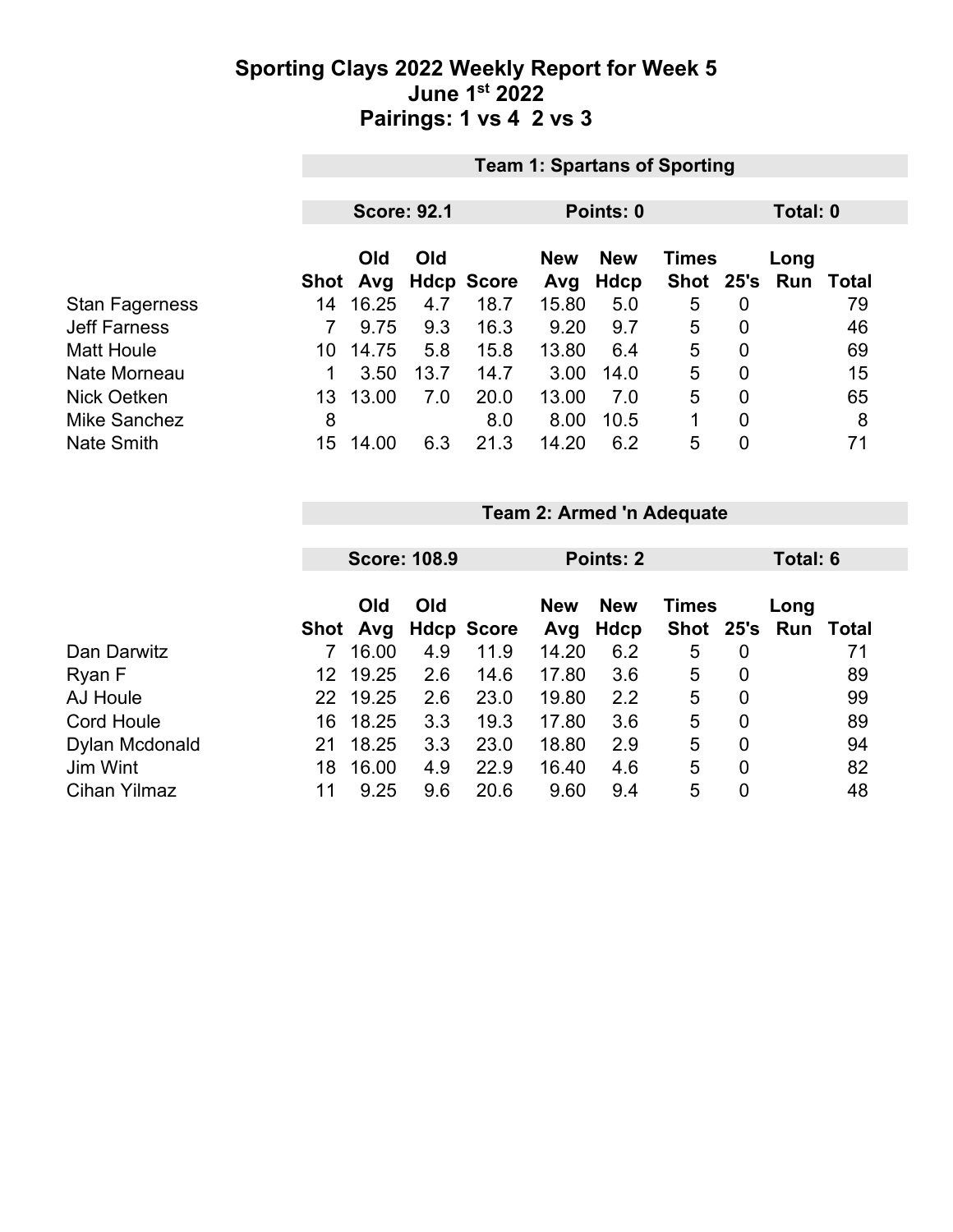### **Sporting Clays 2022 Weekly Report for Week 5 June 1st 2022 Pairings: 1 vs 4 2 vs 3**

|                      | <b>Team 3: RMS Breaking Wind</b> |            |                     |                   |                   |                    |                      |                |             |              |
|----------------------|----------------------------------|------------|---------------------|-------------------|-------------------|--------------------|----------------------|----------------|-------------|--------------|
|                      |                                  |            |                     |                   |                   |                    |                      |                |             |              |
|                      |                                  |            | <b>Score: 102.0</b> |                   |                   | Points: 0          | Total: 8             |                |             |              |
|                      | <b>Shot</b>                      | Old<br>Avg | Old                 | <b>Hdcp Score</b> | <b>New</b><br>Avg | <b>New</b><br>Hdcp | <b>Times</b><br>Shot | 25's           | Long<br>Run | <b>Total</b> |
| Sam B                | 10                               | 6.75       | 11.4                | 21.4              | 7.40              | 10.9               | 5                    | $\overline{0}$ |             | 37           |
| <b>Mike Carlson</b>  | 9                                | 10.25      | 8.9                 | 17.9              | 10.00             | 9.1                | 5                    | $\overline{0}$ |             | 50           |
| <b>Brent Davis</b>   | 13                               | 17.25      | 4.0                 | 17.0              | 16.40             | 4.6                | 5                    | $\mathbf 0$    |             | 82           |
| <b>Ryan Erickson</b> | 14                               | 19.75      | 2.3                 | 16.3              | 18.60             | 3.1                | 5                    | $\overline{0}$ |             | 93           |
| <b>Gene Harstad</b>  | 11                               | 16.00      | 4.9                 | 15.9              | 15.00             | 5.6                | 5                    | $\overline{0}$ |             | 75           |
| Jeff K               | 14                               | 15.00      | 5.6                 | 19.6              | 14.80             | 5.7                | 5                    | $\mathbf 0$    |             | 74           |
| <b>Chuck Quick</b>   | 19                               | 18.75      | 3.0                 | 22.0              | 18.80             | 2.9                | 5                    | $\overline{0}$ |             | 94           |
| Dave S               | 15                               | 14.25      | 6.1                 | 21.1              | 14.40             | 6.0                | 5                    | $\Omega$       |             | 72           |
| Dean Schultz         |                                  | 12.75      | 7.2                 | 14.2              | 11.60             | 8.0                | 5                    | 0              |             | 58           |
| <b>Bruce Wisner</b>  | 5                                | 12.00      | 7.7                 | 12.7              | 10.60             | 8.7                | 5                    | $\mathbf 0$    |             | 53           |

|                      |     |            | <b>Score: 99.9</b> |                   | Points: 2 |            |              |                | Total: 6 |       |
|----------------------|-----|------------|--------------------|-------------------|-----------|------------|--------------|----------------|----------|-------|
|                      |     |            |                    |                   |           |            |              |                |          |       |
|                      |     | Old<br>Old |                    |                   |           | <b>New</b> | <b>Times</b> |                | Long     |       |
|                      |     | Shot Avg   |                    | <b>Hdcp Score</b> | Avg       | Hdcp       | Shot         | 25's           | Run      | Total |
| Jaime Born           | 14  | 10.50      | 8.8                | 22.8              | 11.20     | 8.3        | 5            | 0              |          | 56    |
| Matt Born            | 14  | 14.75      | 5.8                | 19.8              | 14.60     | 5.9        | 5            | 0              |          | 73    |
| Tim Born             | 15. | 14.75      | 5.8                | 20.8              | 14.80     | 5.7        | 5            | 0              |          | 74    |
| <b>Randall Clark</b> | 12  | 11.75      | 7.9                | 19.9              | 11.80     | 7.8        | 5            | $\overline{0}$ |          | 59    |
| Arden Koosmann       | 8   | 11.00      | 8.4                | 16.4              | 10.40     | 8.8        | 5            | $\overline{0}$ |          | 52    |
| <b>Steven Niles</b>  | 13  | 18.50      | 3.2                | 16.2              | 17.40     | 3.9        | 5            | 0              |          | 87    |
| <b>Terry Niles</b>   | 15  | 20.50      | 1.8                | 16.8              | 19.40     | 2.5        | 5            | 0              |          | 97    |

**Team 4: Raiders**

Super Shooters: None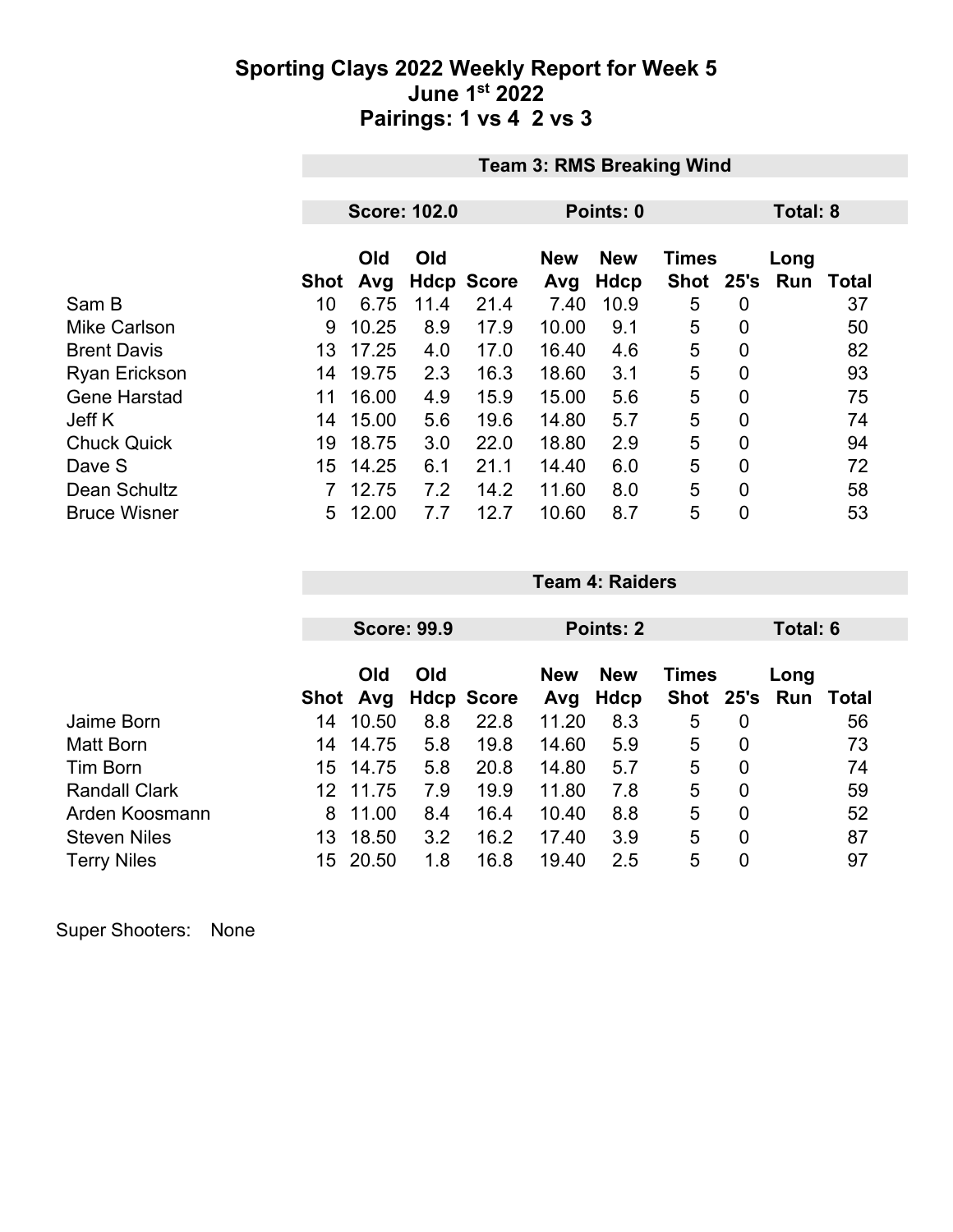## **Sporting Clays 2022 Weekly Report for Week 5 June 1st 2022 Pairings: 1 vs 4 2 vs 3**

## **Sporting Clays 2022 Team Standings through week 5**

| Team 3 | <b>RMS Breaking Wind</b>    | 8.0 |
|--------|-----------------------------|-----|
| Team 4 | <b>Raiders</b>              | 6.0 |
| Team 2 | <b>Armed 'n Adequate</b>    | 6.0 |
| Team 1 | <b>Spartans of Sporting</b> | 0.0 |